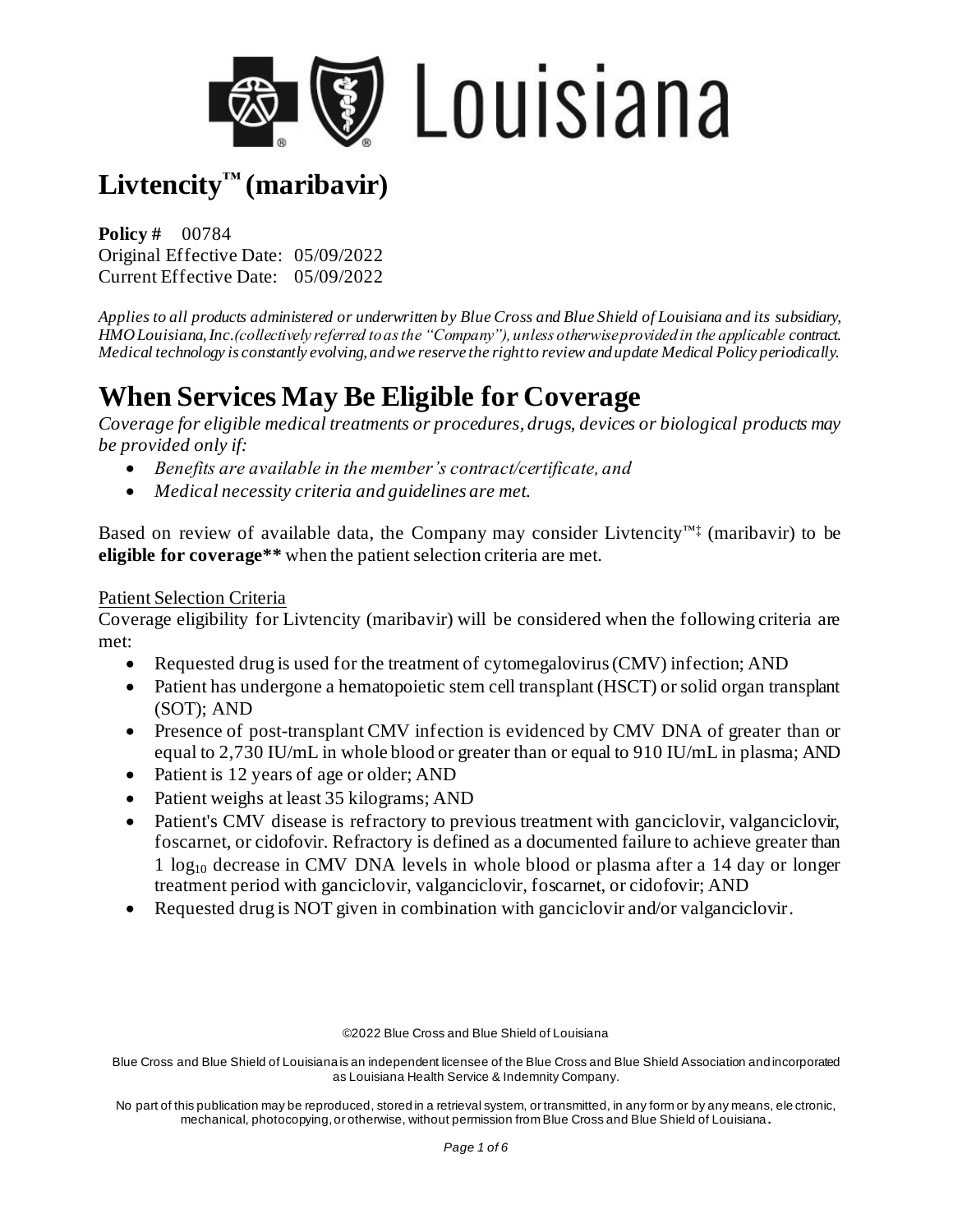

Policy # 00784 Original Effective Date: 05/09/2022 Current Effective Date: 05/09/2022

## **When Services Are Considered Investigational**

*Coverage is not available for investigational medical treatments or procedures, drugs, devices or biological products.*

Based on review of available data, the Company considers the use of Livtencity (maribavir) when the patient selection criteria are not met to be **investigational.\***

# **When Services May Be Eligible for Coverage**

*Coverage for eligible medical treatments or procedures, drugs, devices or biological products may be provided only if:*

- *Benefits are available in the member's contract/certificate, and*
- *Medical necessity criteria and guidelines are met.*

Based on review of available data, the Company may consider a quantity override for more than 112 tablets per 28 days of Livtencity (maribavir) to be **eligible for coverage/\*\***

#### Patient Selection Criteria

A quantity override for more than 112 tablets per 28 days of Livtencity (maribavir) will be considered when the criteria are met for the requested quantity:

- 224 tablets per 28 days: Patient is taking the requested drug concomitantly with carbamazepine; OR
- 336 tablets per 28 days: Patient is taking the requested drug concomitantly with phenytoin or phenobarbital.

# **When Services Are Considered Investigational**

*Coverage is not available for investigational medical treatments or procedures, drugs, devices or biological products.*

Based on review of available data, the Company considers the use of Livtencity (maribavir) for a quantity greater than 112 tablets per 28 days when the patient selection criteria are not met to be **investigational.\***

©2022 Blue Cross and Blue Shield of Louisiana

Blue Cross and Blue Shield of Louisiana is an independent licensee of the Blue Cross and Blue Shield Association and incorporated as Louisiana Health Service & Indemnity Company.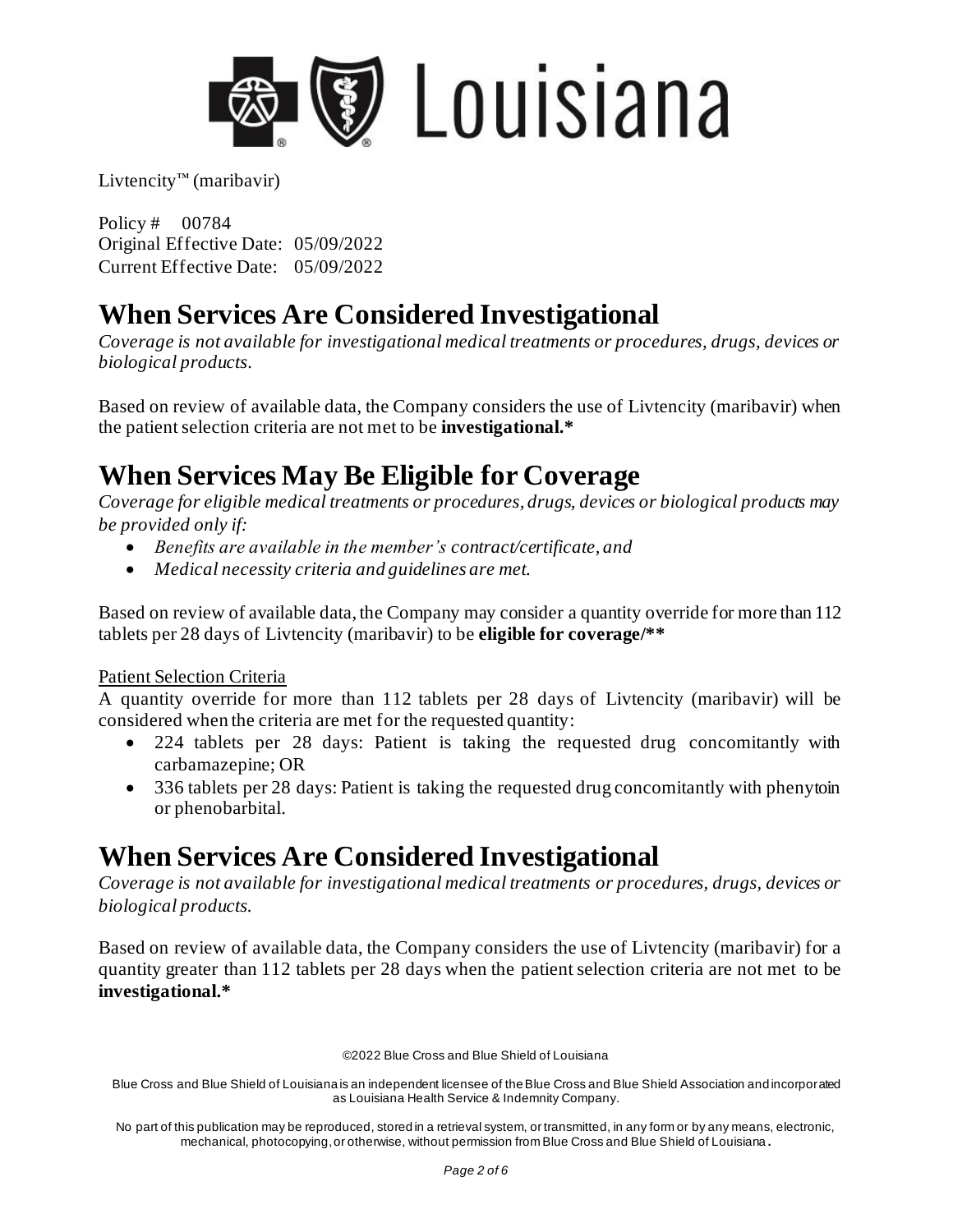

Policy # 00784 Original Effective Date: 05/09/2022 Current Effective Date: 05/09/2022

### **Background/Overview**

Livtencity is a cytomegalovirus (CMV) pUL97 kinase inhibitor indicated for the treatment of adults and pediatric patients (12 years of age and older and weighing at least 35 kg) with post-transplant CMV infection/disease that is refractory to treatment (with or without genotypic resistance) with ganciclovir, valganciclovir, cidofovir or foscarnet. Livtencity is dosed 400 mg (two 200 mg tablets) taken twice daily with or without food. If Livtencity is co-administered with carbamazepine, the dosage should be increased to 800 mg twice daily. If Livtencity is co-administered with phenytoin or phenobarbital, the dose should be increased to 1,200 mg twice daily. Clinical trials used an 8 week treatment duration for Livtencity. The Livtencity package insert notes that due to antagonistic drug activity, coadministration of Livtencity with ganciclovir and/or valganciclovir is not recommended.

CMV affects nearly 50% of the population in the United States. In individuals that have a properly functioning immune system, the viral infection is typically asymptomatic or there is a self-limiting febrile illness. This is followed by viral latency. In immunocompromised patients, CMV infection is associated with severe morbidity and mortality, including opportunistic infections and graft versus host disease. The use of prophylactic therapy (given to all "at risk" patients) and preemptive therapy (given to only to symptomatic patients with evidence of CMV replication) for CMV has decreased infections substantially. However, there is still the chance of resistance or refractory response to common first line anti-viral options, which include ganciclovir, valganciclovir, foscarnet, or cidofovir. Resistant and/or refractory infections carry a higher incidence of morbidity and mortality. Livtencity is currently the only agent approved for the treatment of post-transplant patients with treatment refractory CMV infection/disease.

# **FDA or Other Governmental Regulatory Approval**

#### **U.S. Food and Drug Administration (FDA)**

Livtencity was approved in late 2021 for the treatment of adults and pediatric patients (12 years of age and older and weighing at least 35 kg) with post-transplant cytomegalovirus (CMV) infection/disease that is refractory to treatment (with or without genotypic resistance) with ganciclovir, valganciclovir, cidofovir or foscarnet.

©2022 Blue Cross and Blue Shield of Louisiana

Blue Cross and Blue Shield of Louisiana is an independent licensee of the Blue Cross and Blue Shield Association and incorporated as Louisiana Health Service & Indemnity Company.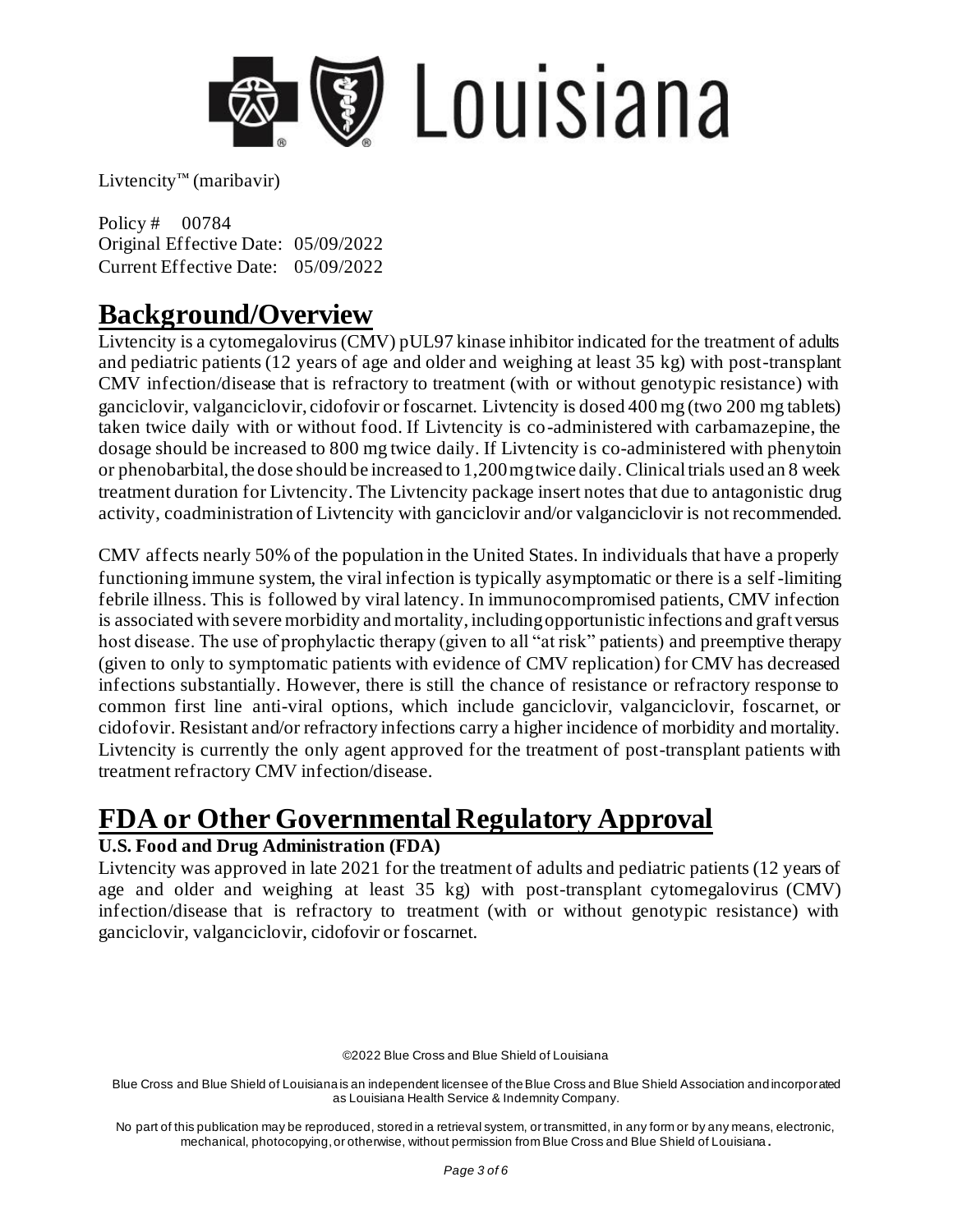

Policy # 00784 Original Effective Date: 05/09/2022 Current Effective Date: 05/09/2022

### **Rationale/Source**

This medical policy was developed through consideration of peer-reviewed medical literature generally recognized by the relevant medical community, U.S. Food and Drug Administration approval status, nationally accepted standards of medical practice and accepted standards of medical practice in this community, technology evaluation centers, reference to federal regulations, other plan medical policies, and accredited national guidelines.

Livtencity was evaluated in a Phase 3, multicenter, randomized, open-label, active-controlled superiority trial to assess the efficacy and safety of Livtencity compared to Investigator-Assigned Treatment (IAT) (ganciclovir, valganciclovir, foscarnet, or cidofovir) in 352 hematopoietic stem cell transplant (HSCT) or solid organ transplant (SOT) recipients with cytomegalovirus (CMV) infections (CMV DNA of greater than or equal to 2,730 IU/mL in whole blood or greater than or equal to 910 IU/mL in plasma) that were refractory to treatment with ganciclovir, valganciclovir, foscarnet, or cidofovir, including CMV infections with or without confirmed resistance to 1 or more of the IATs. Refractory was defined as a documented failure to achieve greater than  $1 \log_{10}$  decrease in CMV DNA level in whole blood or plasma after a 14 day or longer treatment period with ganciclovir, valganciclovir, foscarnet, or cidofovir. Subjects were stratified by transplant type (HSCT or SOT) and screening CMV DNA levels and then randomized in a 2:1 allocation ratio to receive either Livtencity 400 mg twice daily or IAT as dosed by the investigator for up to 8 weeks. After completion of the treatment period, subjects entered a 12-week follow-up phase. The most common treatment used in the IAT arm was foscarnet which was administered in 47 (41%) subjects followed by ganciclovir or valganciclovir, each administered in 28 (24%) subjects. Cidofovir was administered in 6 subjects, the combination of foscarnet and valganciclovir in 4 subjects and the combination of foscarnet and ganciclovir in 3 subjects. The primary efficacy endpoint was confirmed CMV DNA level less than the lower level of quantitation, LLOQ (i.e. < 137 IU/mL), as assessed at the end of week 8. For the primary endpoint, Livtencity was statistically superior to IAT (56% vs. 24%, respectively). The treatment effect of Livtencity was consistent across transplant type, age group, and the presence of CMV syndrome/disease at baseline.

### **References**

- 1. Livtencity [package insert]. Takeda Pharmaceuticals. Lexington, Massachusetts. Updated November 2021.
- 2. [www.clinicaltrials.gov.](http://www.clinicaltrials.gov/) NCT02931539. Accessed March 2022.

©2022 Blue Cross and Blue Shield of Louisiana

Blue Cross and Blue Shield of Louisiana is an independent licensee of the Blue Cross and Blue Shield Association and incorporated as Louisiana Health Service & Indemnity Company.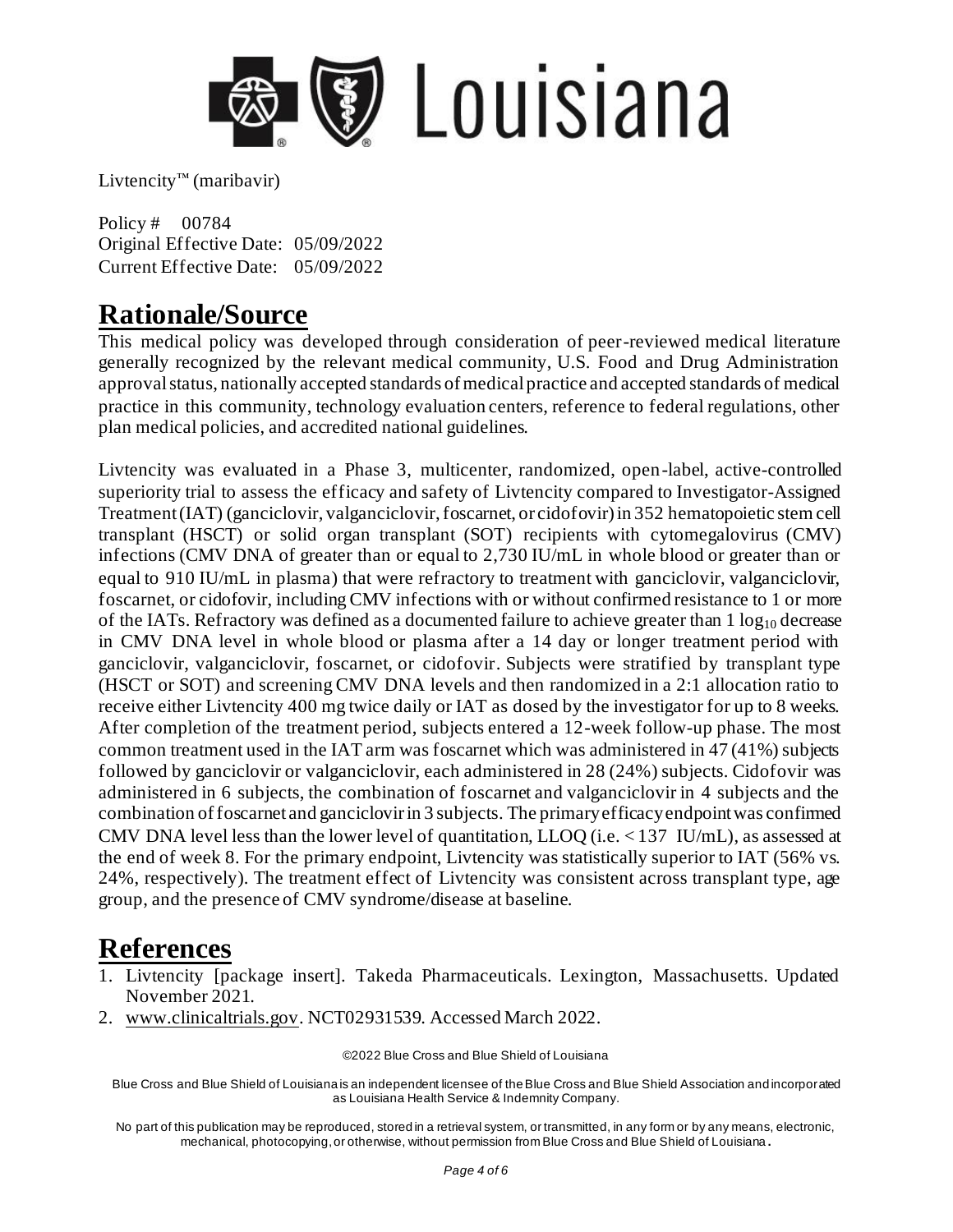

Policy # 00784 Original Effective Date: 05/09/2022 Current Effective Date: 05/09/2022

3. Livtencity Drug Evaluation. Express Scripts. Updated December 2021.

## **Policy History**

Original Effective Date: 05/09/2022 Current Effective Date: 05/09/2022 04/07/2022 Medical Policy Committee review 04/13/2022 Medical Policy Implementation Committee approval. New policy. Next Scheduled Review Date: 04/2023

\*Investigational – A medical treatment, procedure, drug, device, or biological product is Investigational if the effectiveness has not been clearly tested and it has not been incorporated into standard medical practice. Any determination we make that a medical treatment, procedure, drug, device, or biological product is Investigational will be based on a consideration of the following:

- A. Whether the medical treatment, procedure, drug, device, or biological product can be lawfully marketed without approval of the U.S. Food and Drug Administration (FDA) and whether such approval has been granted at the time the medical treatment, procedure, drug, device, or biological product is sought to be furnished; or
- B. Whether the medical treatment, procedure, drug, device, or biological product requires further studies or clinical trials to determine its maximum tolerated dose, toxicity, safety, effectiveness, or effectiveness as compared with the standard means of treatment or diagnosis, must improve health outcomes, according to the consensus of opinion among experts as shown by reliable evidence, including:
	- 1. Consultation with technology evaluation center(s);
	- 2. Credible scientific evidence published in peer-reviewed medical literature generally recognized by the relevant medical community; or
	- 3. Reference to federal regulations.

\*\*Medically Necessary (or "Medical Necessity") - Health care services, treatment, procedures, equipment, drugs, devices, items or supplies that a Provider, exercising prudent clinical judgment, would provide to a patient for the purpose of preventing, evaluating, diagnosing or treating an illness, injury, disease or its symptoms, and that are:

A. In accordance with nationally accepted standards of medical practice;

©2022 Blue Cross and Blue Shield of Louisiana

Blue Cross and Blue Shield of Louisiana is an independent licensee of the Blue Cross and Blue Shield Association and incorporated as Louisiana Health Service & Indemnity Company.